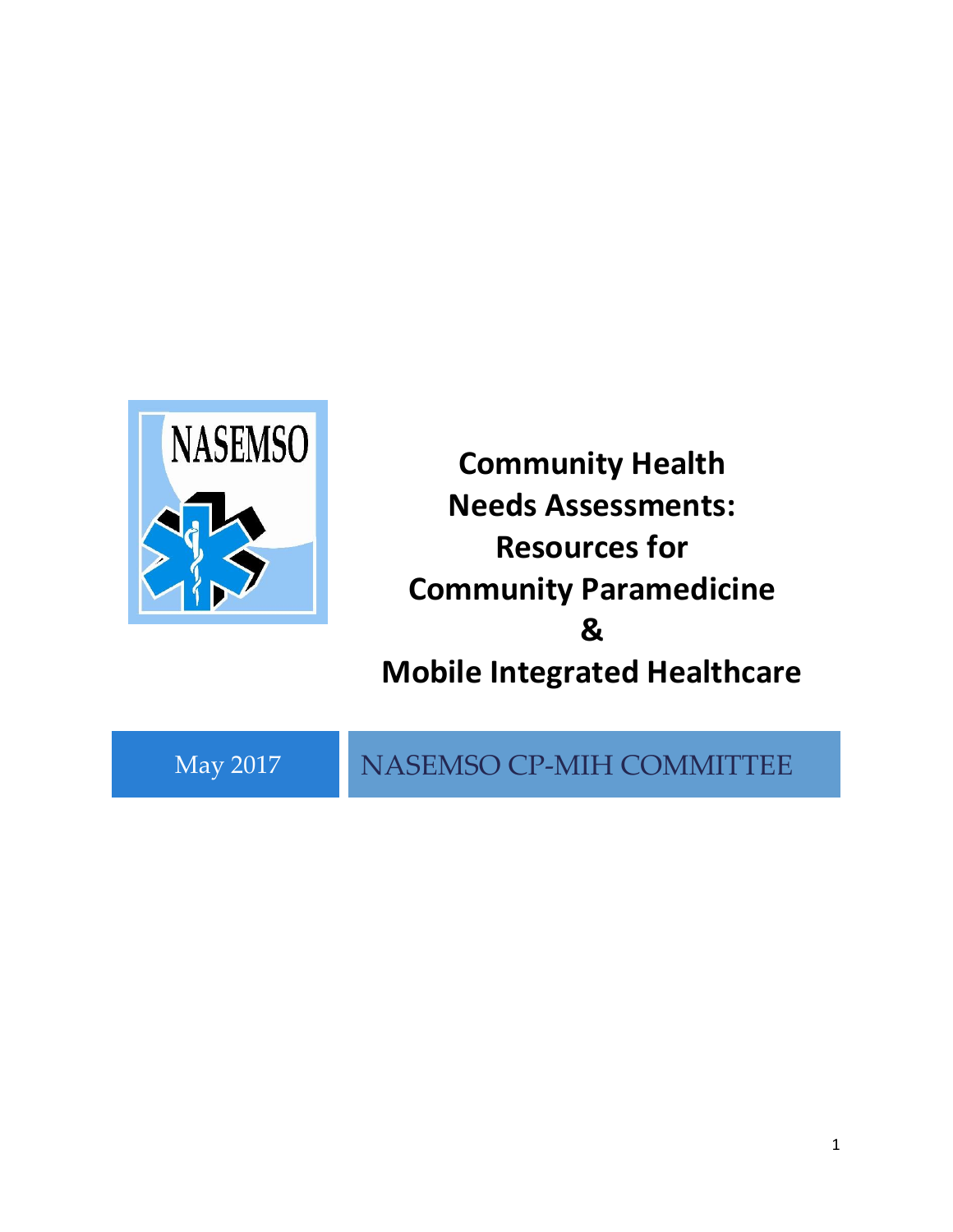# **Community Health Needs Assessments Resources for Community Paramedicine/Mobile Integrated Healthcare**

## **Introduction**

The 2015 NASEMSO report *EMS Office Assessment on the Status of Community Paramedicine/Mobile Integrated Healthcare in the States and Territories* [\(https://www.nasemso.org/Projects/MobileIntegratedHealth/documents/CP-MIH-Survey-2014-](https://www.nasemso.org/Projects/MobileIntegratedHealth/documents/CP-MIH-Survey-2014-2015.pdf) [2015.pdf\)](https://www.nasemso.org/Projects/MobileIntegratedHealth/documents/CP-MIH-Survey-2014-2015.pdf) indicated that 90% of State EMS offices are aware of CP-related ("CP", for this paper's purpose includes mobile integrated healthcare, or "MIH") activities in their states. These activities range from preliminary discussions to maturing CP delivery systems.

As state EMS officials take on both leading/enabling development of CP services and protecting the public as they develop, they need resources to which they may refer their EMS agencies who seek to explore CP. The purpose of this paper is to provide such a resource on targeting CP services based on community health needs. It provides recommendations on managing this endeavor and tools that may be utilized.

### **Community Health Needs Assessments for Community Paramedicine**

Community paramedicine is intended as a means to utilize EMS resources to address community health needs. It is understood that the mix and delivery method of CP services will vary from community to community as needs vary. A fundamental element of establishing a CP program, therefore, is that the EMS agency assess what the unaddressed or under-addressed health needs of their community might be. It is only then that the agency can determine whether it has the staff, financial, and other resources to address some of those needs. The 2015 *EMS Office Assessment…* report found that, even this early in CP development nationwide, thirty percent of state EMS offices require needs assessments for CP programs (Table 1).

Early CP education programs incorporated significant attention on the need for and methods of assessing gaps in health care in communities\*. Even with that CP training, conducting such an evaluation is not a simple task for an EMS agency to conduct on its own. It is a complex public health exercise requiring health system expertise. So, while the tools referenced below might help in conducting a needs assessment, the better approach is to find resources with that expertise. Another fundamental element in establishing a CP program is to become acquainted with other health care providers in the community and to integrate the CP program with them. Table 2, also from the 2015 report, shows that forty percent of states have requirements for such integration.

One place to start is with the non-governmental, non-profit hospital that serves the community. They are required, by the 2010 Patient Protection and Affordable Care Act, to perform a community health needs assessment (CHNA) every three years\*\*. Also, while services and resources vary state by state, there should be public health resources within the state health department with providers covering public health needs down to county or municipal levels of organization.

<sup>\*</sup> See Hennepin Technical CP Program Community Needs Assessment Class Outline below.

<sup>\*\*</sup>Stall E et al. Community Health Needs Assessment: 5 Phases to Compliance. Becker's Hospital Review. 3/28/12

<http://www.beckershospitalreview.com/legal-regulatory-issues/community-health-needs-assessment-5-phases-to-compliance.html>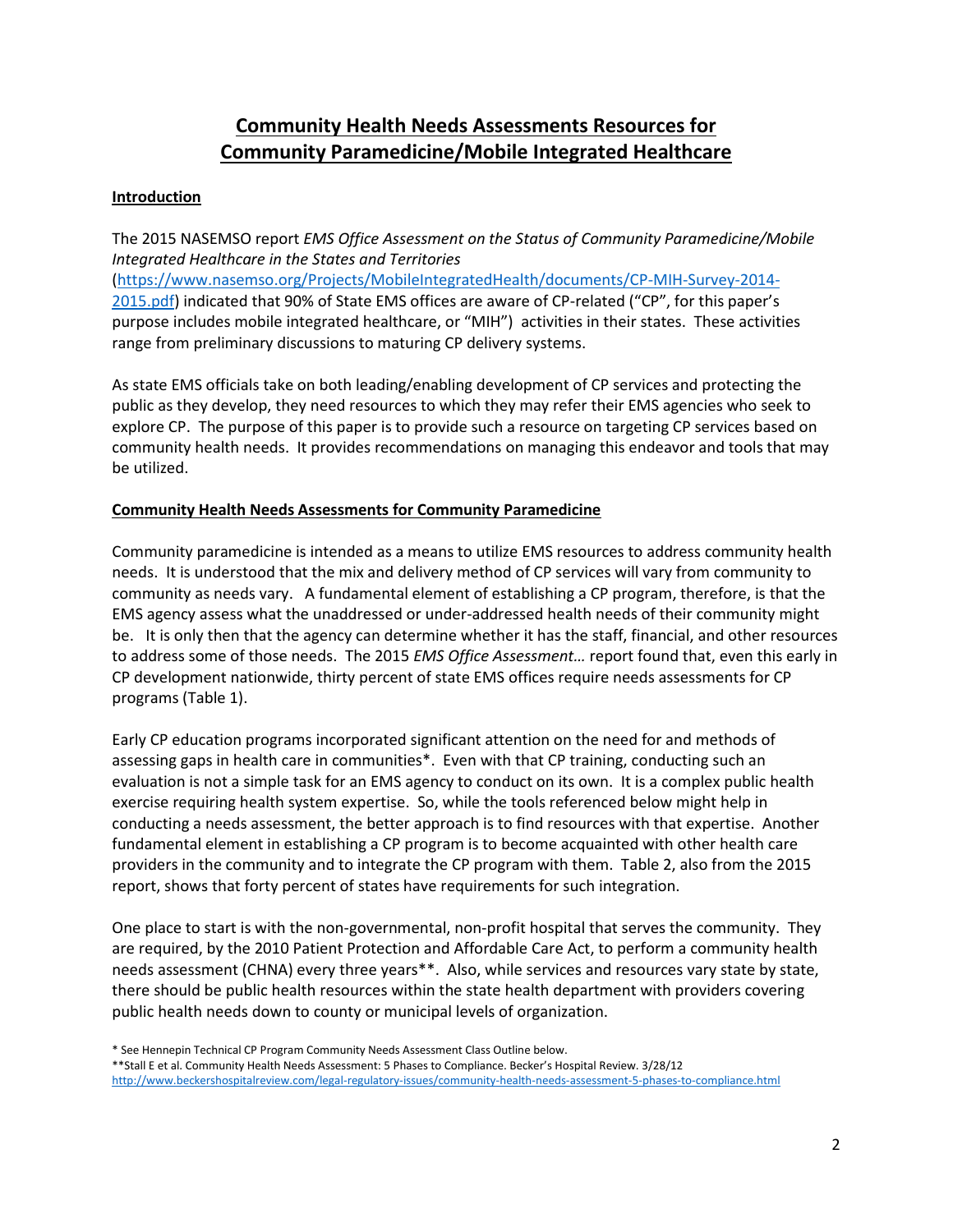

 **Table 1**





| <b>Answer Choices</b> | Responses |    |
|-----------------------|-----------|----|
| <b>Yes</b>            | 40.00%    | 16 |
| No                    | 60.00%    | 24 |
| <b>Total</b>          |           | 40 |

### **Table 2**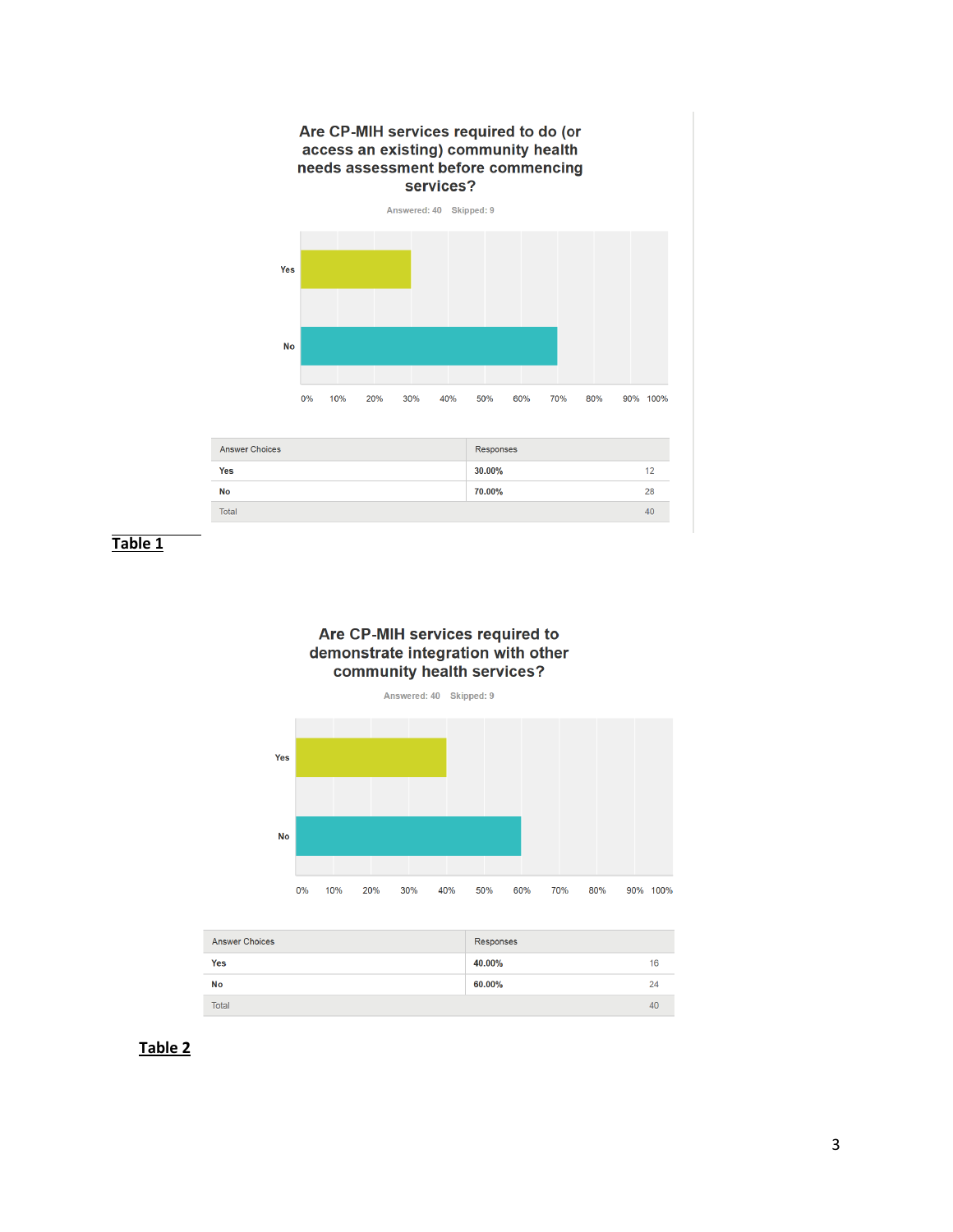These can serve as a source of CHNAs as well. However they are accessed, CHNAs may provide the initial picture of where gaps in health care access and coverage may exist. The authors of the CHNA may provide additional data and background information not specified in the report. With this information in hand, the EMS agency should seek out, perhaps through their own medical director and public health resources, advice on

approaching providers, provider practices, hospital staff, clinics and health centers, home health agencies and others already engaged in trying to meet community needs.

The approach to other community health team members is outside the scope of this report. But those with experience in CP program development know that finding a well-placed community provider with whom to partner, starting small with focus on one or two health needs and solutions which the agency staff can easily support, and gathering data on the impact of the service on that health need are essential to success.

### **Resources**

NASEMSO would like to thank Gary Wingrove of Mayo Transport and the Paramedic Foundation [\(wingrove@paramedicfoundation.org\)](mailto:wingrove@paramedicfoundation.org) and Anne Montera, RN, BSN, of the Paramedic Foundation [\(amontera@paramedicfoundation.org\)](mailto:amontera@paramedicfoundation.org) who helped assemble these resources. They are wonderful resources themselves.

One of the best places to start is with those who have gone before in establishing CP programs. Minnesota had the earliest comprehensive CP legislation and Medicaid reimbursement enablement. With that kind of experience over the past several years, the Minnesota CP Toolkit is a good resource for planning and implementing. It may be downloaded at: <http://www.health.state.mn.us/divs/orhpc/workforce/emerging/cp/2016cptoolkit.pdf>

A compendium of CP related information from which the Minnesota CP Toolkit was derived may be

found at: <http://www.health.state.mn.us/divs/orhpc/workforce/emerging/cp/>

An example of a CP class outline is from the Hennepin Technical College CP Program in Minnesota. It was one of the early leaders in CP education nationwide, with an extensive distance-learning initiative across the country. The outline may be found at:

<http://www.nasemso.org/Projects/MobileIntegratedHealth/documents/Hennepin-Outline.pdf>

A well-known, early CP effort paired an EMS agency and a public health agency in Western Eagle County, Colorado. Following a successful program establishment, a handbook was written based on their experience. As they are tracking who orders the book, the link may be accessed at: <http://communityparamedic.org/Program-Handbook>

Eagle County also provides a good example of a public health-based CHNA: <http://www.eaglecounty.us/flipbook/chip/index.html>

Finally, the former Eagle County public health director who partnered on the Western Eagle County program, and has been a prime mover in developing the national consensus CP curriculum, Anne Montera, paired with Matt Zavadsky, well-known MIH expert, in an EMSWorld webinar on CHNAs for CP-MIH in June 2015. While the webinar is not available, a related article and materials may be found at: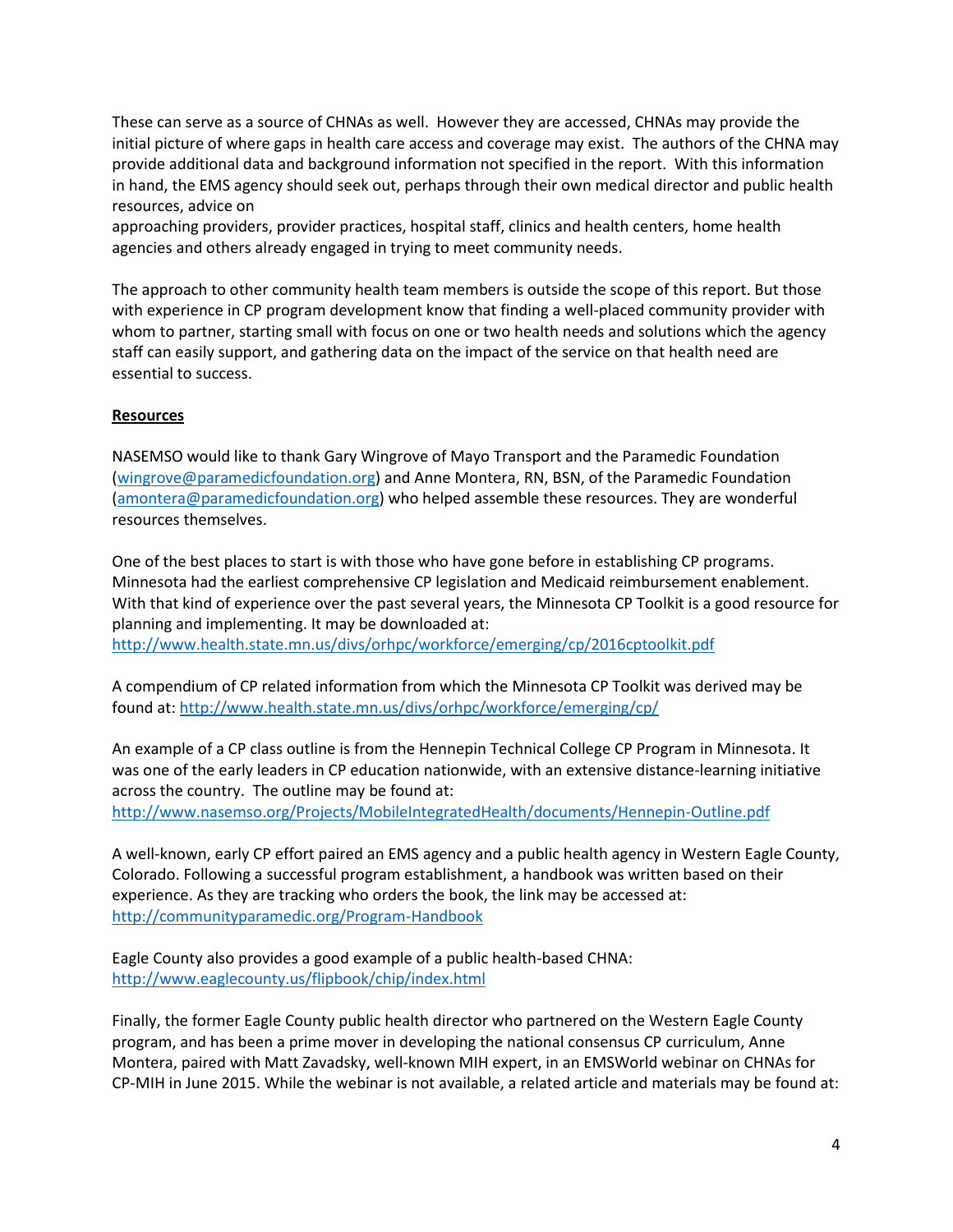[http://www.emsworld.com/article/12083430/how-to-conduct-a-community-needs-assessment-for](http://www.emsworld.com/article/12083430/how-to-conduct-a-community-needs-assessment-for-rural-and-urban-mobile-integrated-healthcare-community-paramedic-programs)[rural-and-urban-mobile-integrated-healthcare-community-paramedic-programs](http://www.emsworld.com/article/12083430/how-to-conduct-a-community-needs-assessment-for-rural-and-urban-mobile-integrated-healthcare-community-paramedic-programs)

Ms. Montera's slide deck for that program is at <http://www.nasemso.org/Projects/MobileIntegratedHealth/documents/Montera-CHAN.pdf>

Another program handbook was produced by the South Carolina Office of Rural Health in partnership with the South Carolina EMS Office. It is based on the experience with the Abbeville County CP pilot which led to an expansion of CP programs in South Carolina:

[https://nosorh.org/wp-content/uploads/2014/08/SC-Community-Paramedicine-Blueprint\\_V1-Melinda-](https://nosorh.org/wp-content/uploads/2014/08/SC-Community-Paramedicine-Blueprint_V1-Melinda-Merrill-and-Michele-Staneck.pdf)[Merrill-and-Michele-Staneck.pdf](https://nosorh.org/wp-content/uploads/2014/08/SC-Community-Paramedicine-Blueprint_V1-Melinda-Merrill-and-Michele-Staneck.pdf)

The Kentucky Board of EMS produced a CP program handbook in 2014, describing its approach to service planning. This may be of more interest to state EMS offices than EMS agencies. [https://kbems.kctcs.edu/~/media/KBEMS/Medical%20Direction/Community%20Paramedic%20Handbo](https://kbems.kctcs.edu/~/media/KBEMS/Medical%20Direction/Community%20Paramedic%20Handbook%20Version%201%209-14.ashx) [ok%20Version%201%209-14.ashx](https://kbems.kctcs.edu/~/media/KBEMS/Medical%20Direction/Community%20Paramedic%20Handbook%20Version%201%209-14.ashx)

The Center for Health Care Strategies has Kaiser Foundation-funded resources for establishing the business case for CP, and lessons learned in doing so in one program area.

<http://www.chcs.org/resource/community-paramedicine-business-case-assessment-tool/> [http://www.chcs.org/resource/business-case-community-paramedicine-lessons-commonwealth-care](http://www.chcs.org/resource/business-case-community-paramedicine-lessons-commonwealth-care-alliances-pilot-program/)[alliances-pilot-program/](http://www.chcs.org/resource/business-case-community-paramedicine-lessons-commonwealth-care-alliances-pilot-program/)

It has two webinars, one on community health worker and the other on CP, that may be accessed at: [http://www.chcs.org/resource/using-community-health-workers-volunteers-reach-complex-needs](http://www.chcs.org/resource/using-community-health-workers-volunteers-reach-complex-needs-populations/)[populations/](http://www.chcs.org/resource/using-community-health-workers-volunteers-reach-complex-needs-populations/) <http://www.chcs.org/resource/community-paramedicine-new-approach-serving-complex-populations/>

The state of North Carolina recently completed a report on its CP approach to handling community behavioral emergency response and alternative transportation and treatment services. This sheds light for agencies contemplating trying to meet such needs in their communities. [https://ncdhhs.s3.amazonaws.com/s3fs-public/SL%202015-](https://ncdhhs.s3.amazonaws.com/s3fs-public/SL%202015-241%20Section%2012F%208%20d%20Community%20Paramedicine.pdf) [241%20Section%2012F%208%20d%20Community%20Paramedicine.pdf](https://ncdhhs.s3.amazonaws.com/s3fs-public/SL%202015-241%20Section%2012F%208%20d%20Community%20Paramedicine.pdf)

The North Caroline report reference the US Department of Health and Human Services, Health Resources and Services Administration's 2012 Community Paramedicine Evaluation Tool. While intended for evaluating existing CP programs, and fairly complex for a new CP planning effort, it may have content useful to the planner.

<https://www.hrsa.gov/ruralhealth/pdf/paramedicevaltool.pdf>

The Arizona Health Department created a crosswalk between county "health improvement plans" and EMS providers of CP. It has links to all of the county plans as well as survey responses in this regard of the EMS agencies cited, showing how EMS CP providers might address specific health needs. [http://www.azdhs.gov/documents/preparedness/emergency-medical-services-trauma](http://www.azdhs.gov/documents/preparedness/emergency-medical-services-trauma-system/community-paramedicine/community-paramedicine-crosswalk.pdf)[system/community-paramedicine/community-paramedicine-crosswalk.pdf](http://www.azdhs.gov/documents/preparedness/emergency-medical-services-trauma-system/community-paramedicine/community-paramedicine-crosswalk.pdf)